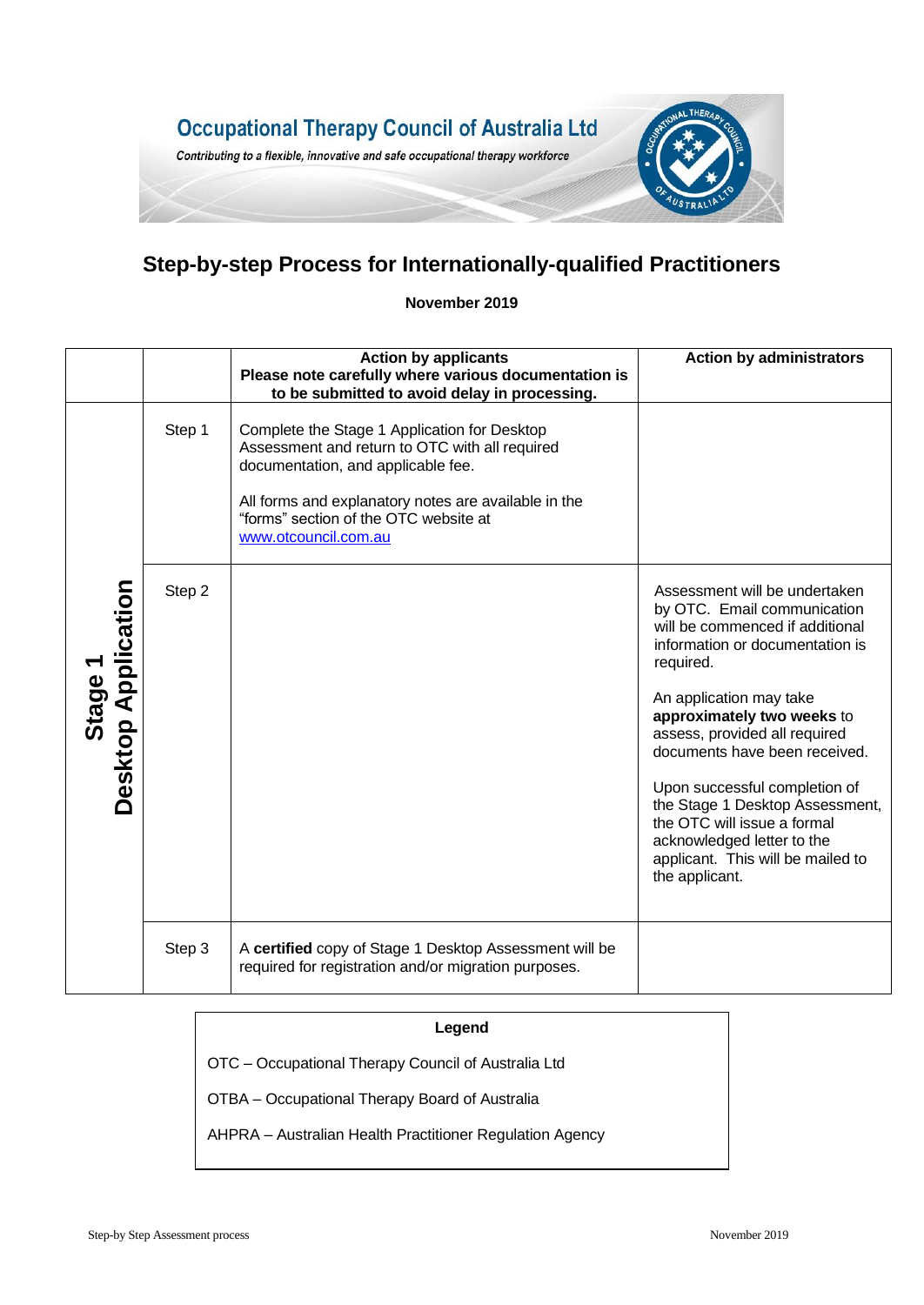|                                           |        | <b>Action by applicants</b>                                                                                                                                                                                                                                                                                                                                                                                                                                                                       | <b>Action by administrators</b>                                                                                                                                                                             |
|-------------------------------------------|--------|---------------------------------------------------------------------------------------------------------------------------------------------------------------------------------------------------------------------------------------------------------------------------------------------------------------------------------------------------------------------------------------------------------------------------------------------------------------------------------------------------|-------------------------------------------------------------------------------------------------------------------------------------------------------------------------------------------------------------|
| upervision Agreement<br>Stage<br><b>S</b> | Step 4 | 4.1.<br><b>SUBMIT OTBA SUPERVISION AGREEMENT TO OTC:</b><br>Upon being offered a position in Australia, the practitioner<br>will provide to the OTC the OTBA Supervision Agreement<br>with the CV of the supervisor.<br>The OTBA <b>Supervision Agreement</b> is available on                                                                                                                                                                                                                     | Assessment by the OTC of this<br>supervision agreement may take<br>approximately two weeks.                                                                                                                 |
|                                           |        | www.occupationaltherapyboard.gov.au and is also<br>available in the "forms" section of www.otcouncil.com.au<br>The supervisor' CV should accompany this document.<br>Failure to comply with this will delay your registration.                                                                                                                                                                                                                                                                    |                                                                                                                                                                                                             |
|                                           |        | These documents can be forwarded to the OTC via email<br>at admin@otcouncil.com.au. Please ensure the<br>supervision agreement is signed by all parties.                                                                                                                                                                                                                                                                                                                                          |                                                                                                                                                                                                             |
|                                           |        | 4.2.<br><b>SUBMIT LIMITED REGISTRATION APPLICATION TO</b><br><b>OTBA/AHPRA</b><br>At the same time the practitioner can submit a <b>Limited</b><br>Registration Application with required documents and<br>certified copy of the OTC Stage 1 assessment letter<br>AHPRA.<br>Limited Registration Application form is available on the<br>OTBA/AHPRA website<br>www.occupationaltherapyboard.gov.au<br>It is your responsibility to understand all the registration<br>requirements of OTBA/AHPRA. | May take up to six weeks to<br>obtain confirmation Limited<br>registration has been granted once<br>all documentation has been<br>provided and approval of OTBA<br>Supervision Agreement has been<br>given. |
|                                           | Step 5 |                                                                                                                                                                                                                                                                                                                                                                                                                                                                                                   | The OTC will forward the OTBA<br>Supervision Agreement to<br>OTBA/AHPRA for approval of<br>supervisor.                                                                                                      |
|                                           |        |                                                                                                                                                                                                                                                                                                                                                                                                                                                                                                   | OTBA/AHPRA to advise OTC of<br>approval.                                                                                                                                                                    |
|                                           | Step 6 | The period of supervised practice CANNOT COMMENCE<br>until the OTBA Supervision Agreement has been<br>approved and Limited registration has been granted.                                                                                                                                                                                                                                                                                                                                         | Upon receipt of approval of<br>supervisor from the<br>OTBA/AHPRA, the OTC will<br>confirm the OTBA Supervision<br>Agreement details in writing to the<br>practitioner, with a copy to<br>OTBA/AHPRA.        |
|                                           | Step 7 | Once Limited registration has been granted, the<br>practitioner can commence the period of supervised<br>practice in accordance with the approved OTBA<br>Supervision Agreement and conditions placed on<br>registration.                                                                                                                                                                                                                                                                         | OTBA/AHPRA to advise the OTC<br>and the practitioner in writing that<br>the practitioner has been granted<br>Limited registration.                                                                          |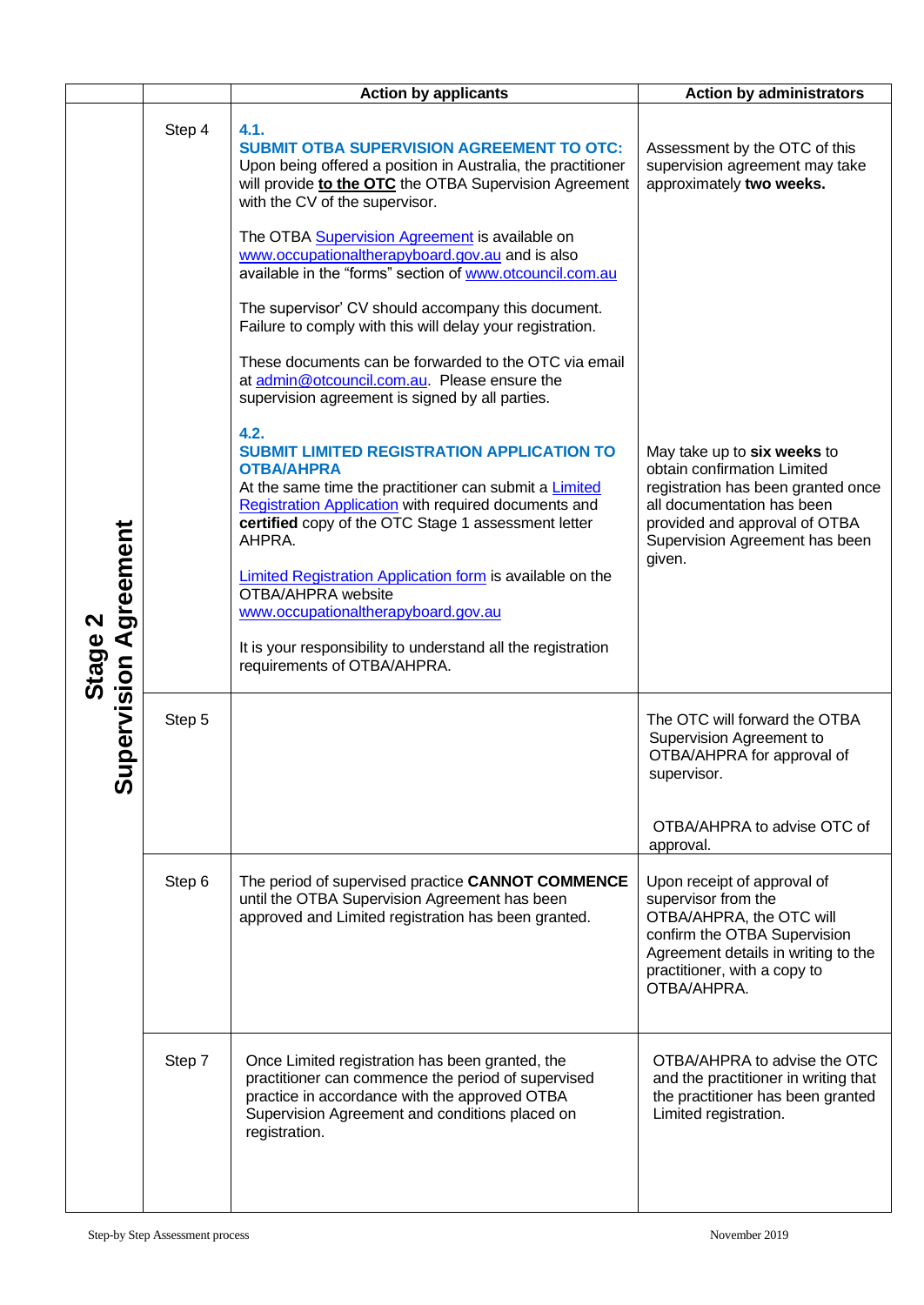|                           | Step 8                          | 8.1                                                                                                            |                                                                       |
|---------------------------|---------------------------------|----------------------------------------------------------------------------------------------------------------|-----------------------------------------------------------------------|
|                           |                                 | <b>SUBMIT</b><br>OTC STAGE 2 APPLICATION<br><b>WITH</b><br><b>SUPERVISED PRACTICE PLAN:</b>                    |                                                                       |
|                           |                                 |                                                                                                                |                                                                       |
|                           |                                 | Within two weeks of commencing employment in line<br>with the OTBA Supervision Agreement, the practitioner     |                                                                       |
|                           |                                 | and supervisor must prepare and submit to the OTC the                                                          | Upon receipt of the OTC Stage 2                                       |
|                           |                                 | OTC Stage 2 application and supporting documentation<br>including a supervised practice plan.<br>Guidelines,   | application for supervised practice,<br>the OTC will make an initial  |
|                           |                                 | examples and templates to assist in the preparation of the                                                     | assessment to ensure all                                              |
|                           |                                 | supervised practice plan are available in the "forms"<br>section of www.otcouncil.com.au                       | documents have been received.                                         |
|                           |                                 | This plan must demonstrate competencies which meet                                                             | When a complete application is<br>received, this will be forwarded to |
|                           |                                 | "Australian<br>occupational<br>therapy competency<br>the                                                       | the OTC OQAC assessors for                                            |
|                           |                                 | standards 2018"                                                                                                | assessment and approval.                                              |
|                           |                                 | https://www.occupationaltherapyboard.gov.au/Codes-                                                             | This process should take                                              |
|                           |                                 | Guidelines/Competencies.aspx                                                                                   | approximately three weeks.                                            |
|                           |                                 | The plan must also encompass the requirements of the<br>practitioner's job description, cultural<br>awareness, |                                                                       |
|                           |                                 | demonstrate direct observation by the supervisor will be                                                       |                                                                       |
|                           |                                 | undertaken during the practitioner's assessment and<br>treatment of clients in accordance with the supervision |                                                                       |
|                           |                                 | requirements outlined in the OTC Stage 2 guidelines for                                                        |                                                                       |
|                           |                                 | supervised practice available in the "forms section of the<br>OTC website www.otcouncil.com.au                 |                                                                       |
| od of Supervised Practice |                                 | The plan must also demonstrate the OTPP.                                                                       |                                                                       |
|                           |                                 | 8.2                                                                                                            |                                                                       |
|                           |                                 | <b>SUBMIT PAYMENT FOR STAGE 2:</b><br>Payment for Stage 2 is to accompany the OTC Stage 2                      |                                                                       |
| Stage 2                   |                                 | application for supervised practice.                                                                           |                                                                       |
|                           |                                 | 8.3                                                                                                            |                                                                       |
|                           |                                 | <b>SUBMIT APPENDIX 5 - ORIENTATION TO THE</b><br><b>AUSTRALIAN HEALTHCARE SYSTEM FORM TO</b>                   |                                                                       |
|                           |                                 | <b>OTBA/AHPRA</b>                                                                                              |                                                                       |
| erij                      |                                 | Evidence of orientation to the Australian healthcare                                                           |                                                                       |
|                           |                                 | system is to be provided at this time directly to AHPRA.                                                       |                                                                       |
|                           |                                 | Appendix 5 - Orientation to the Australian Healthcare                                                          |                                                                       |
|                           |                                 | System is available on the AHPRA website at<br>www.occupationaltherapyboard.gov.au                             |                                                                       |
|                           |                                 | An example of the OTC Stage 2 supervised practice plan                                                         |                                                                       |
|                           |                                 | can be found in the "forms' section of the OTC website at                                                      |                                                                       |
|                           |                                 | www.otcouncil.com.au                                                                                           |                                                                       |
|                           | Step 9                          |                                                                                                                | OTC will review and approve the<br>OTC Supervised Practice Plan       |
|                           |                                 |                                                                                                                | and communicate with the                                              |
|                           |                                 |                                                                                                                | practitioner via email if further<br>clarification is required.       |
|                           | Step 10                         |                                                                                                                | The practitioner will receive                                         |
|                           |                                 |                                                                                                                | confirmation from the OTC once                                        |
|                           |                                 |                                                                                                                | the Supervised Practice Plan has<br>been approved by the OTC.         |
|                           |                                 |                                                                                                                | Confirmation may take up to three                                     |
|                           |                                 |                                                                                                                | weeks.                                                                |
|                           | Step-by Step Assessment process |                                                                                                                | November 2019                                                         |